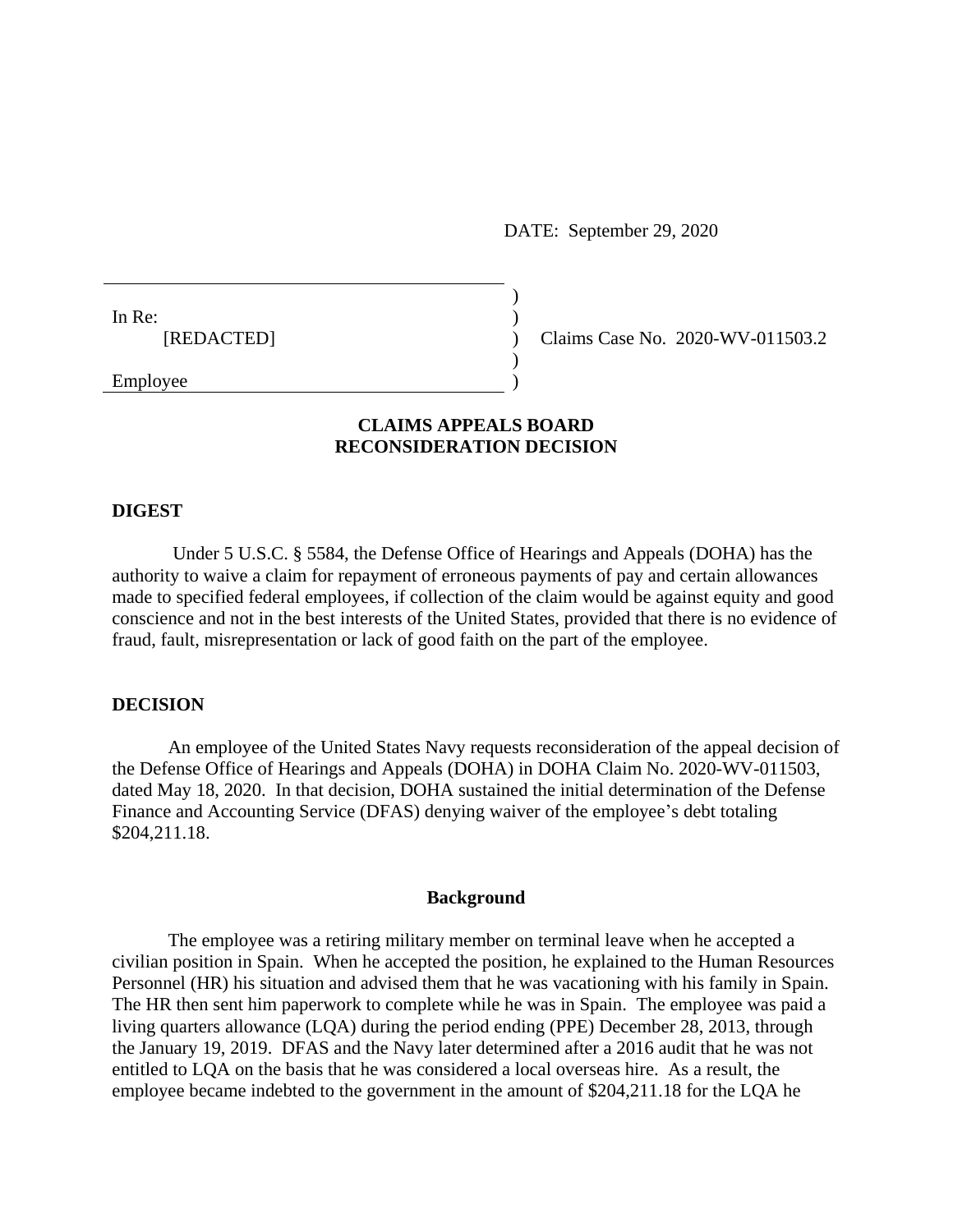erroneously received. In the appeal decision, the DOHA adjudicator upheld DFAS's denial of the employee's request for waiver on the basis that employee should have initially questioned his entitlement to LQA because he was in Spain when he accepted the civilian position.

In the employee's reconsideration request, through his attorney, he submits documentation that he followed his HR's advice in completing the hiring paperwork, including the LQA worksheet. He acknowledges that it was not until 2016 that he was notified of an audit of his account.

#### **Discussion**

Under 5 U.S.C. § 5584, we have the authority to waive collection of erroneous payments of pay and allowances if collection would be against equity and good conscience and not in the best interest of the United States, provided there is no indication of fraud, misrepresentation, fault, or lack of good faith on the part of the employee. *See* Department of Defense Instruction (Instruction) 1340.23 (February 14, 2006).

In this case, we believe the employee had no reason to question his receipt of LQA until he was notified of the audit of his account on August 16, 2016. Therefore, we find that collection of a portion of the erroneous LQA the employee received for the PPE September 23, 2013, through August 6, 2016, in the amount of \$108,243.00, would be against equity and good conscience and not in the best interests of the United States. *See* DOHA Claims Case No. 2016- WV-091301.2 (October 31, 2016).

However, we note that the employee acknowledges that on August 16, 2016, he was notified that he had been identified during the audit of his LQA account as being a locally hired employee receiving LQA. Once the employee knew of a potential error in receiving LQA, he should have held the LQA payments until he obtained further verification. The employee did not acquire title to the erroneous payments and should have held them until a final determination was made that they were his or until he was asked to repay them. *See* DOHA Claims Case No. 2012- WV-101904.2 (December 27, 2012). Therefore, it would not be against equity and good conscience to deny the portion of the overpayment the employee received for the period August 7, 2016, through January 19, 2019, in the amount of \$95,968.18.